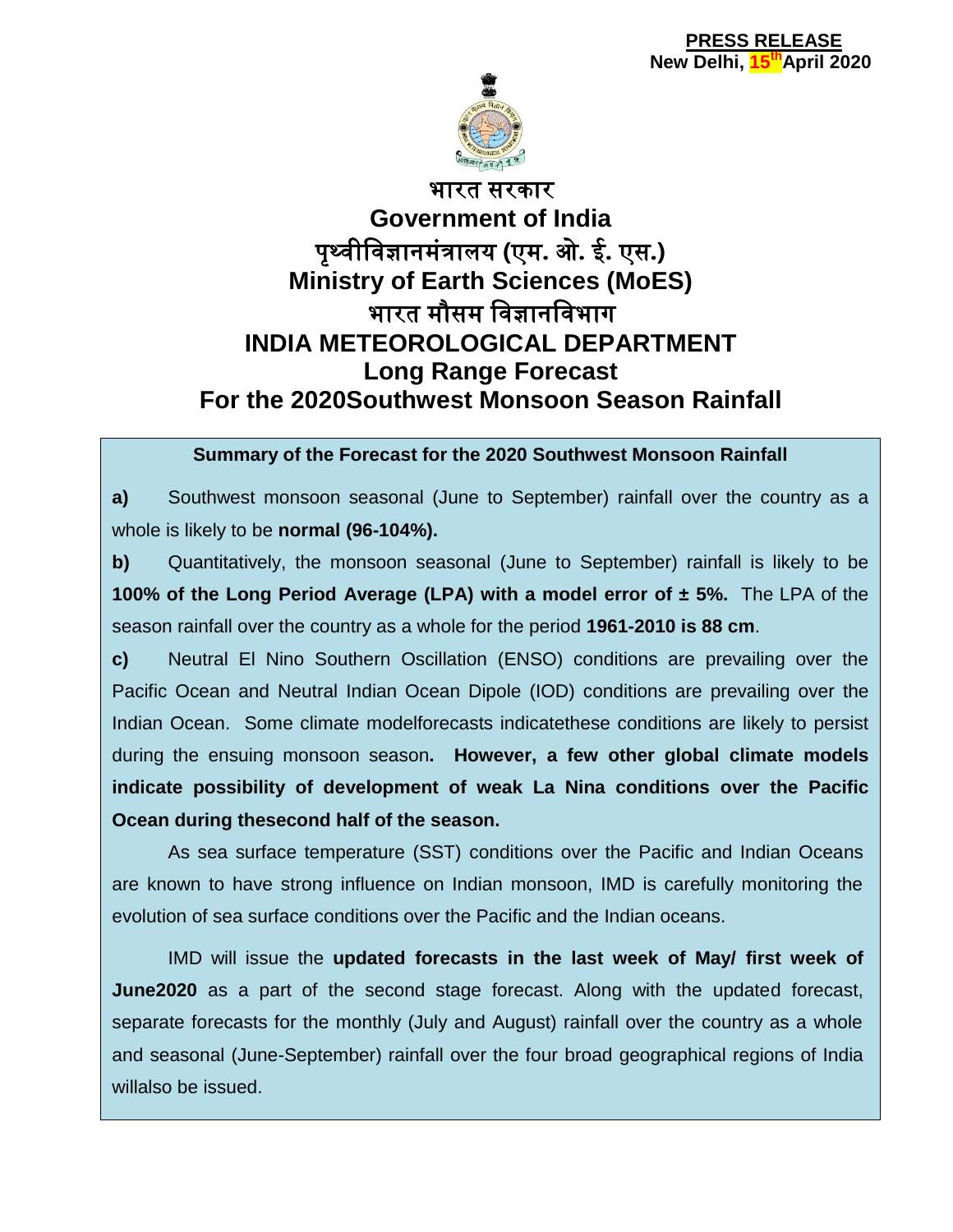#### **1. Background**

India Meteorological Department (IMD) issues operational forecast for the southwest monsoon season (June to September) rainfall for the country as a whole in two stages. The first stage forecast is issued in April and the second stage forecast is issued in May/June. These forecasts are prepared using the state-of-the-art Statistical Ensemble Forecasting system (SEFS) that iscritically reviewed andimproved regularly through in-house research activities. Since 2012, IMD is also using thedynamical global climate forecasting system (CFS) modeldeveloped under theMonsoon Mission to generate experimental forecasts. For this purpose, the latest version of the Monsoon Mission CFS (MMCFS) model was implemented in January 2017 at the Office of Climate Research and Services, IMD, Pune.

IMD's SEFS model for the April forecast uses the following 5 predictors that require data upto March.

| S. No | <b>Predictor</b>                                         | <b>Period</b>      |  |
|-------|----------------------------------------------------------|--------------------|--|
| 1     | The Sea Surface Temperature (SST) Gradient               | December + January |  |
|       | between North Atlantic and North Pacific                 |                    |  |
| 2     | Equatorial South Indian Ocean SST                        | February           |  |
| 3     | East Asia Mean Sea Level Pressure                        | February + March   |  |
| 4     | Northwest Europe Land Surface Air Temperature<br>January |                    |  |
| 5     | <b>Equatorial Pacific Warm Water Volume</b>              | February + March   |  |

### **2. Forecast For the 2020 Southwest monsoon Season (June–September) rainfall over the Country as a whole**

### **2a. Forecast based on the Monsoon Mission Coupled Forecasting System (MMCFS)**

For generating the forecast for the 2020 southwest Monsoon season rainfallatmospheric and oceanicinitial conditionsduring March2020were used. The forecast was computed as the average of 51 ensemble members.

The forecast based on theMMCFS suggests that there is a high probability (70%) for 2020 monsoon rainfall to be above normal to excess (More than 104% of LPA).